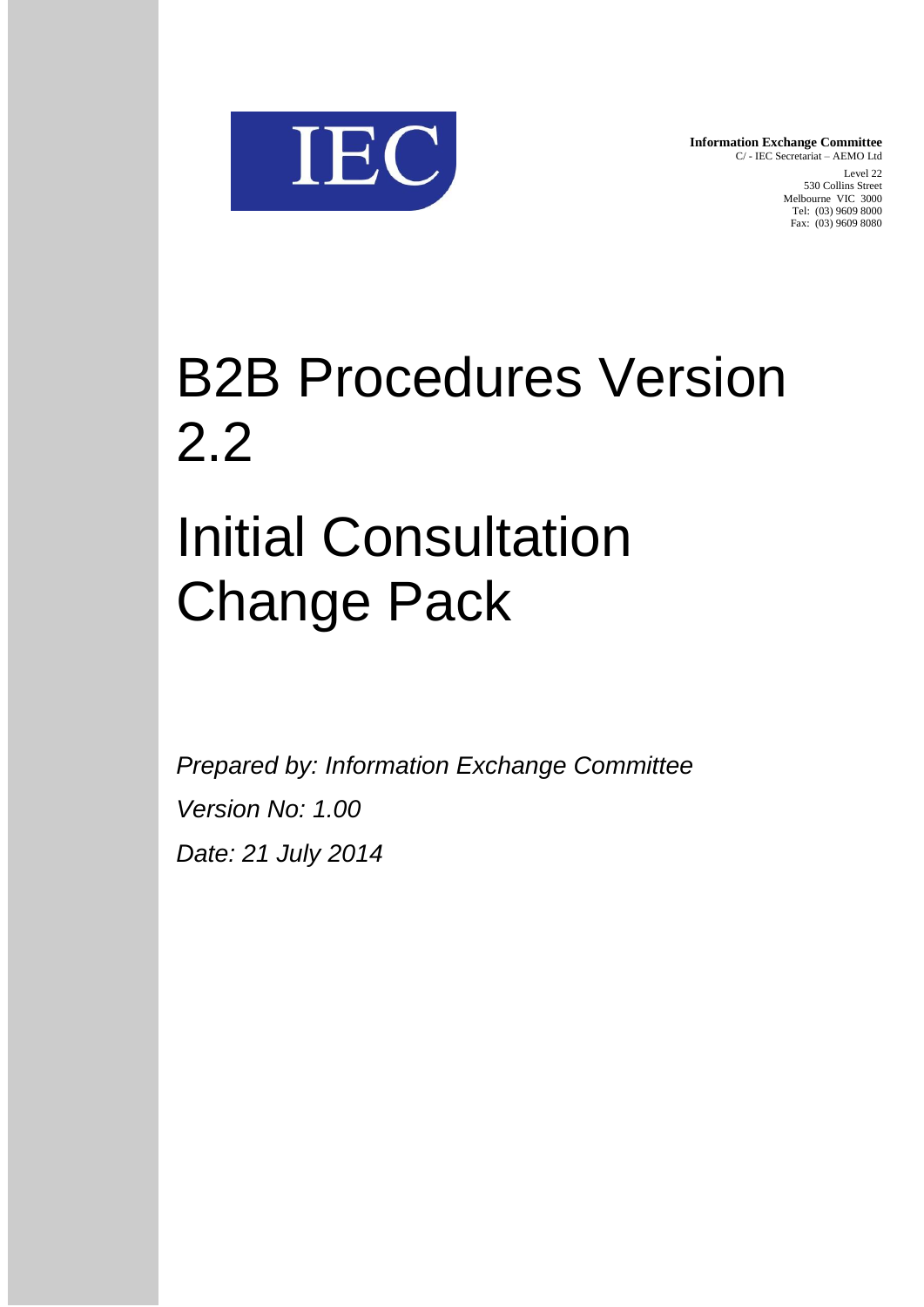## **Table of Contents**

| 1.           |                                        |                                                                                                                                                                                                                                                                                                                                                                                                                            |  |
|--------------|----------------------------------------|----------------------------------------------------------------------------------------------------------------------------------------------------------------------------------------------------------------------------------------------------------------------------------------------------------------------------------------------------------------------------------------------------------------------------|--|
| 2.           |                                        |                                                                                                                                                                                                                                                                                                                                                                                                                            |  |
| 3.           |                                        |                                                                                                                                                                                                                                                                                                                                                                                                                            |  |
| 4.           |                                        |                                                                                                                                                                                                                                                                                                                                                                                                                            |  |
| 5.           |                                        |                                                                                                                                                                                                                                                                                                                                                                                                                            |  |
|              | 5.1                                    |                                                                                                                                                                                                                                                                                                                                                                                                                            |  |
| 6.           |                                        |                                                                                                                                                                                                                                                                                                                                                                                                                            |  |
|              | 6.1<br>6.1.1<br>6.1.2<br>6.2<br>6.3    |                                                                                                                                                                                                                                                                                                                                                                                                                            |  |
| $\mathbf{7}$ |                                        |                                                                                                                                                                                                                                                                                                                                                                                                                            |  |
| 8.           |                                        |                                                                                                                                                                                                                                                                                                                                                                                                                            |  |
|              | 8.1                                    |                                                                                                                                                                                                                                                                                                                                                                                                                            |  |
| $9-$         |                                        |                                                                                                                                                                                                                                                                                                                                                                                                                            |  |
|              | 9.1<br>9.2<br>9.3<br>9.4<br>9.5<br>9.6 | PROPOSED CHANGES TO THE B2B PROCEDURE CUSTOMER AND SITE DETAILS<br>PROPOSED CHANGES TO THE B2B PROCEDURE SERVICE ORDER PROCESS 13<br>PROPOSED CHANGES TO THE B2B PROCEDURE METER DATA PROCESS14<br>PROPOSED CHANGES TO THE B2B PROCEDURE ONE WAY NOTIFICATION PROCESS17<br>PROPOSED CHANGES TO THE B2B PROCEDURE TECHNICAL GUIDELINES FOR B2B<br>PROPOSED CHANGES TO THE B2B PROCEDURE TECHNICAL DELIVERY SPECIFICATION 19 |  |
| 10.          |                                        |                                                                                                                                                                                                                                                                                                                                                                                                                            |  |
|              | 10.1                                   |                                                                                                                                                                                                                                                                                                                                                                                                                            |  |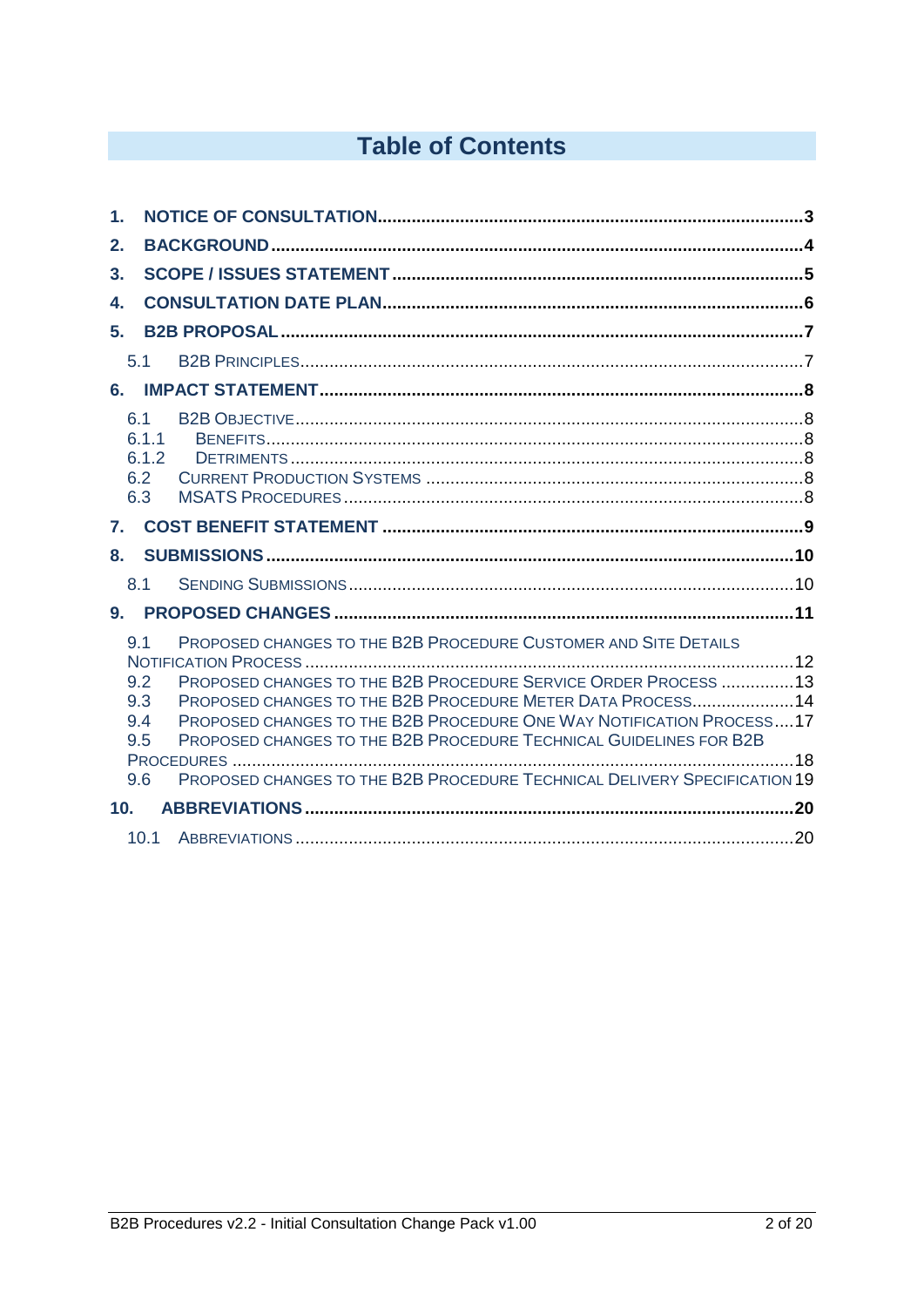#### **1. Notice of Consultation**

This Notice of Consultation informs all NEM Registered Participants, Metering Providers, Intending Participants and interested parties that the Information Exchange Committee (IEC) is conducting the initial stage of consultation on Business to Business (B2B) Procedures.

The consultation is being conducted under Clause 7.2.A.3 (e) of the National Electricity Rules (the Rules) in accordance with the Rules Consultation requirements in clause 8.9 of the Rules.

The IEC invites written submissions on this Initial Consultation. Submission instructions are provided in the Section 8.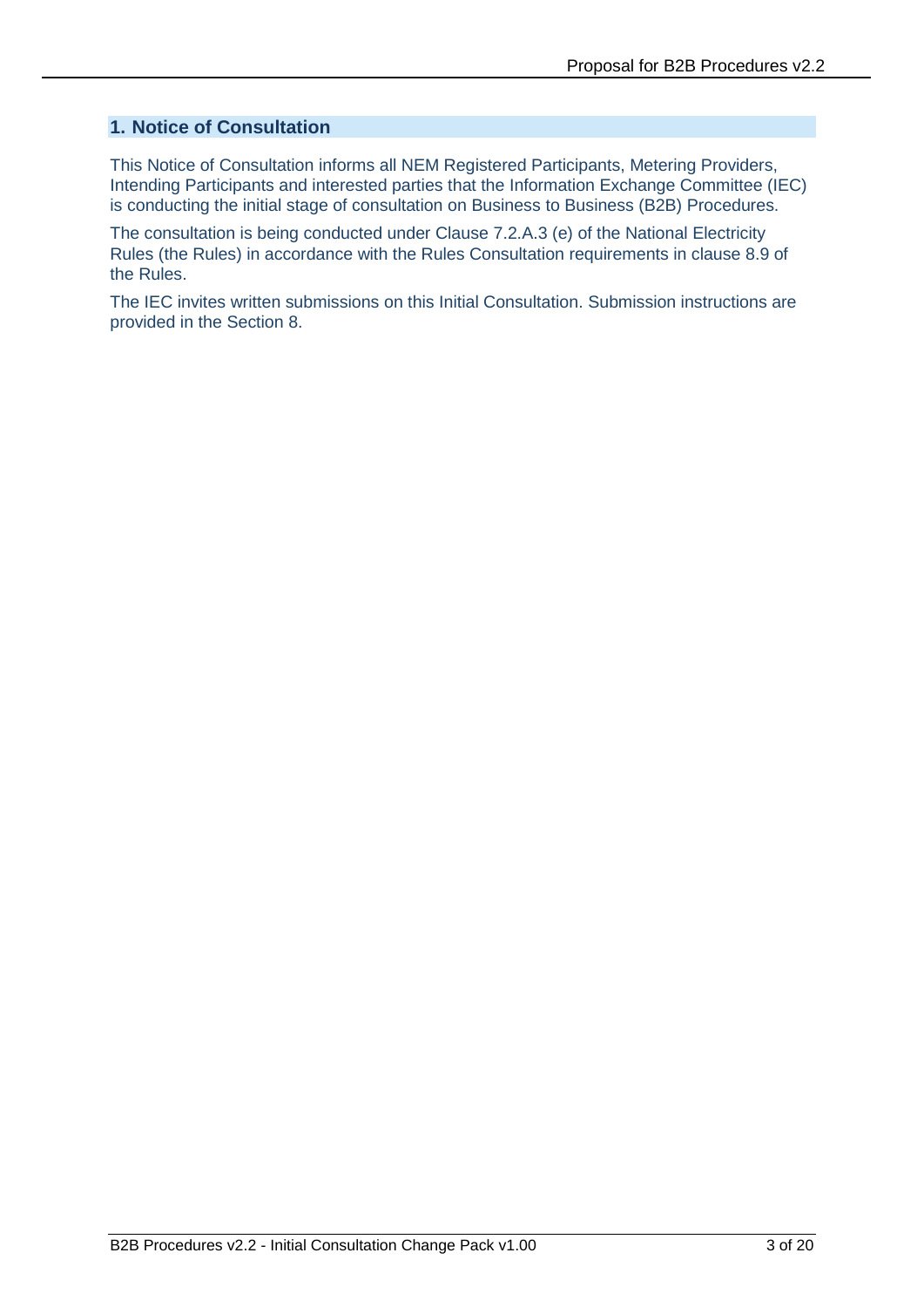#### **2. Background**

This document has been prepared to detail proposed amendments to the B2B Procedures which have been in operation since 23 December 2004 and have been modified to support ongoing business improvements since that time.

This document proposes changes to the current B2B Procedures as recommended by the B2B and MSATS Reference Group (BMRG) to the IEC and provides information on the impacts of these changes. The information provided meets the requirements for changing the B2B Procedures as detailed in Sections 7.2A.3 and 8.9 of the National Electricity Rules.

It also provides information considered by the IEC in determining if a prima facia case exists for amending the B2B Procedures, namely:

- an issues statement (see Section 3)
- a summary of changes to the B2B Procedures, including consideration of the B2B Principles (see Section 3)
- an impact statement, including consideration of the B2B Objective (see Section 6)

The proposed changes have been considered and endorsed by the IEC's BMRG.

The current Procedures are B2B Procedures version v2.1.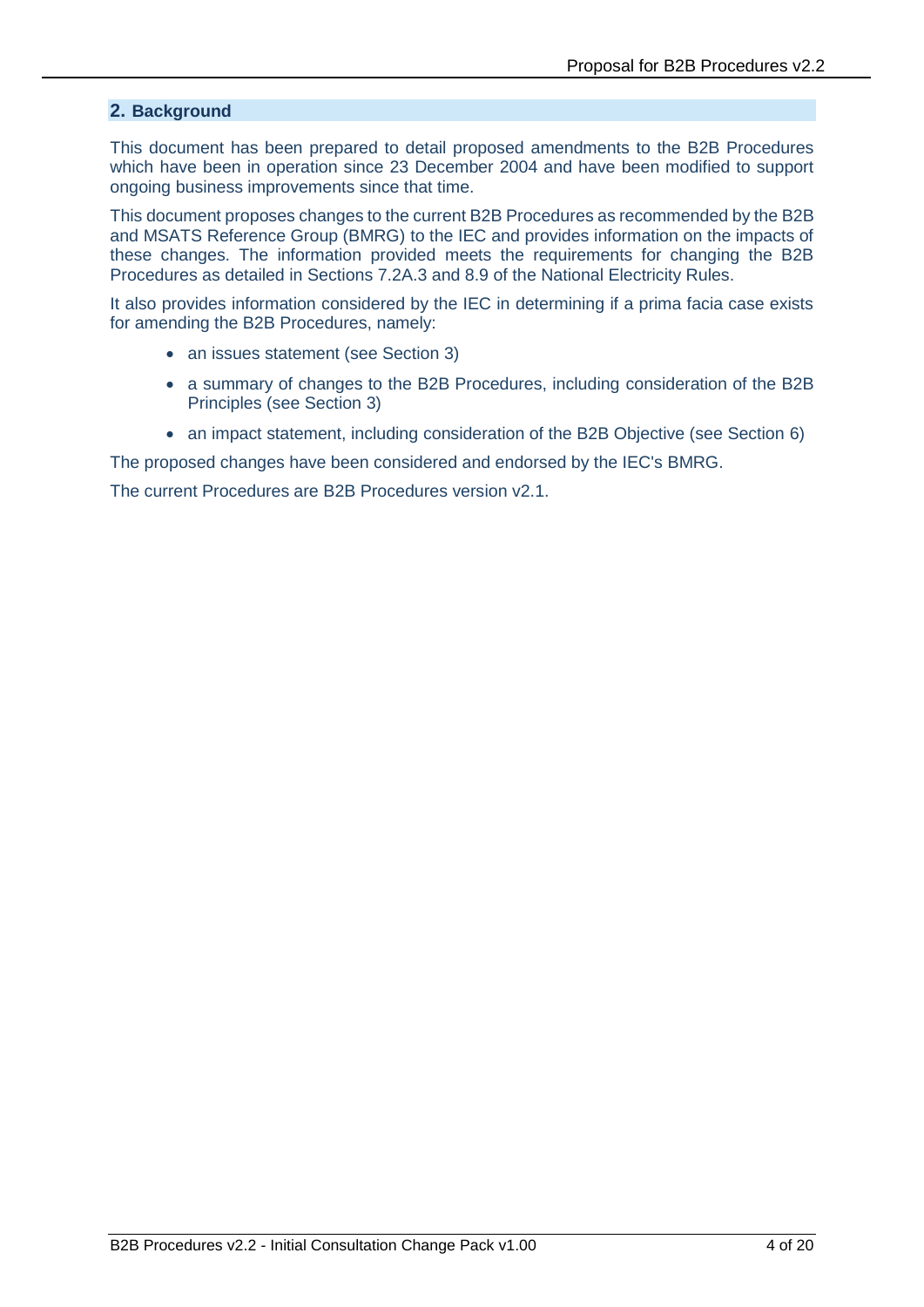#### **3. Scope / Issues Statement**

The proposed changes under consultation have been developed as a result of a request from industry and relate to the following items:

#### **721 Provide Meter Data Timings**

Provide Meter Data Requests (PMD) have been a significant concern for Participants and Service Providers over a number of years.

Currently, the Provide Meter Data (PMD) process operates through manual and semiautomated solutions from the perspective of retailers and Meter Data Providers (MDPs). Most distributors MDPs operate automated processing systems - limiting resource requirements and delivering fast response times. Although this side of the process is largely automated, the key driver for timing clarification comes from the actions that a retailer may take after they have received a rejection.

A well understood behaviour within the industry is when a PMD fails, a Verify Meter Data (VMD) Request is often raised without considering the initial rejection reasons. Where a PMD has failed (and it was raised too early), manual resources are required to investigate the VMD – ultimately producing the same outcome as the original PMD. The changes within the B2B Procedures 2.2 consultation look to limit this behaviour by providing clarity on when raising a PMD is appropriate.

As inappropriate requests reduce, resources can concentrate on resolving higher priority enquiries. This will provide benefits to productivity and increase higher levels of end consumer satisfaction. Due to the complex nature of these administrative tasks, tangible benefits are hard to quantify however, both the BMRG and the MSWG agree benefits will be realised through the changes defined within the consultation pack.

As a result, timings have been defined and changes recommended by the MSWG which has now been reviewed and endorsed by the BMRG.

To take the issue forward to full resolution, the IEC have endorsed the proposed B2B Procedures – Meter Data Process v2.2 consultation.

#### **001 Minor & Manifest Changes**

This consultation includes a minor amendment to B2B Procedures – Customer and Site Details Notification Process. A statement regarding the timing of requests for CustomerDetailRequest transaction had been left undefined as an administration error during the previous consultation. This change aligns the document to the original final determination from the B2B Procedures 2.1 consultation.

This document lists the proposed changes to the B2B Procedures as developed, discussed and unanimously agreed through consultation with the BMRG. The proposed changes under consultation have a proposed effective date of 22 November 2014. **The effective date is integral to this consultation and as such, the IEC welcomes submissions that recommend an alternative effective date in line with the requirements of NEM participants.**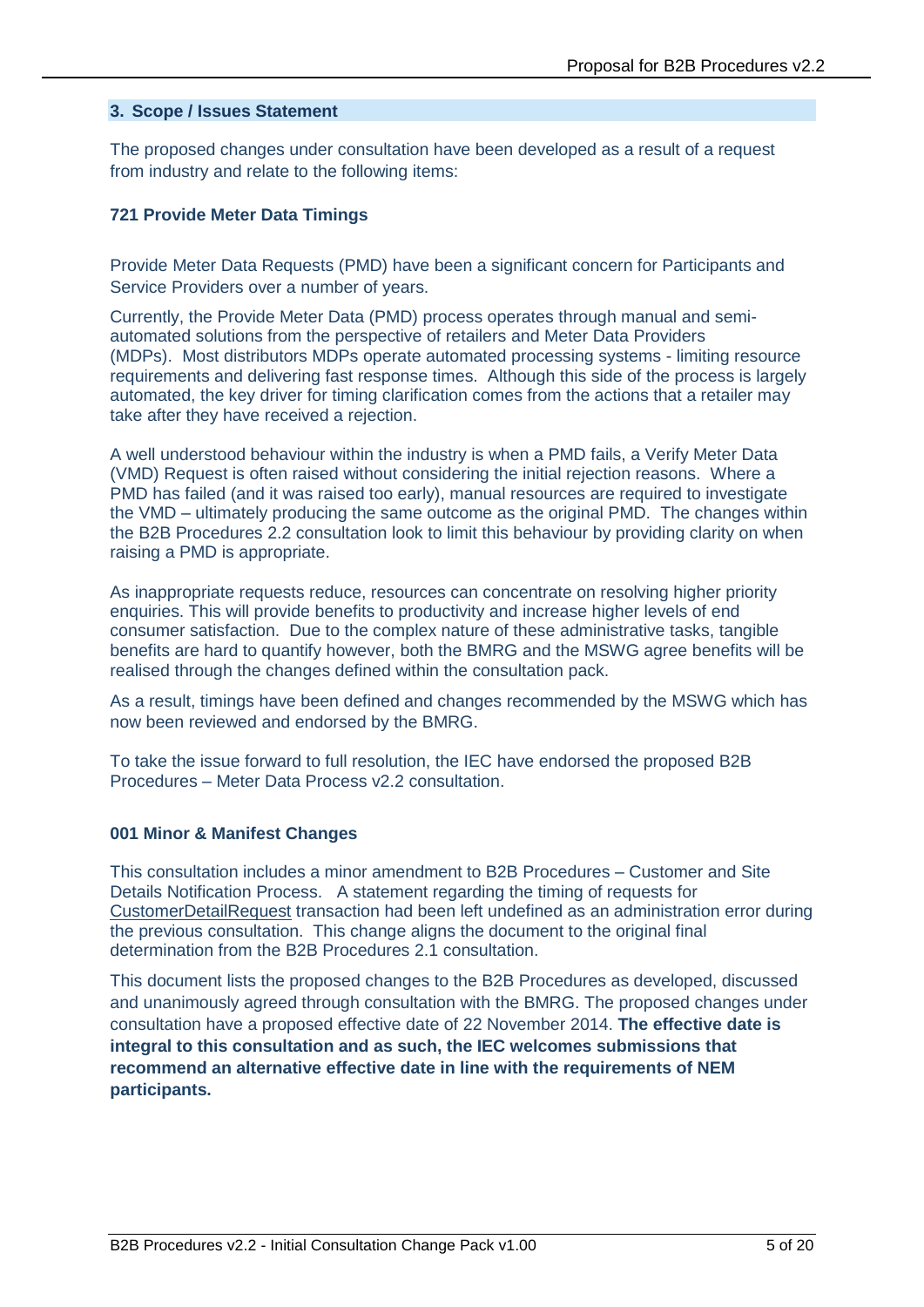#### **4. Consultation Date Plan**

The following table details the proposed consultation date plan:

| <b>Action</b>                                                                                                                      | <b>Start Date</b> | <b>End Date</b> | <b>Notes</b>                                                                       |
|------------------------------------------------------------------------------------------------------------------------------------|-------------------|-----------------|------------------------------------------------------------------------------------|
| <b>IEC</b> - Initial Meeting<br>Agreement by the IEC that a<br>prima facie case exist and that<br>consultation should commence.    | 10/07/2014        | 17/07/2014      | Complete                                                                           |
| IEC issue notice of consultation<br>for publication by AEMO                                                                        | 21/07/2014        | 21/07/2014      | Complete                                                                           |
| Participant submissions to be<br>provided to AEMO.                                                                                 | 22/07/2014        | 25/08/2014      | Mandatory (min) 25<br>business days permitted<br>for consultation<br>responses.    |
| Submission receipt date                                                                                                            | 26/08/2014        | 26/08/2014      |                                                                                    |
| Consider all valid submissions<br>and prepare the Draft<br>Determination report. This<br>includes the change marked<br>procedures. | 27/08/2014        | 21/09/2014      |                                                                                    |
| <b>IEC Meeting - Review Draft</b><br>Determination                                                                                 | 23/09/2014        | 23/09/2014      | Within 20 Business days<br>of the submission close<br>date.                        |
| <b>Publish Draft Determination</b><br>consultation (incl. change<br>marked B2B Procedures)                                         | 24/09/2014        | 24/09/2014      |                                                                                    |
| Participant submissions to Draft<br>Determination to be provided to<br>AEMO.                                                       | 25/09/2014        | 08/10/2014      | Mandatory 10 business<br>days permitted for<br>consultation responses.             |
| Submission receipt date                                                                                                            | 09/10/2014        | 09/10/2014      |                                                                                    |
| Consider all valid submissions<br>and prepare the Final<br>Determination report. This<br>includes the change marked<br>procedures  | 10/10/2014        | 18/11/2014      | Within 30 Business Days                                                            |
| <b>IEC Meeting - Review Final</b><br>Determination                                                                                 | 19/11/2014        | 20/11/2014      | of the submission close<br>date                                                    |
| AEMO Publish B2B v2.1 Final<br>Determination                                                                                       | 21/11/2014        | 21/11/2014      |                                                                                    |
| B2B Procedure v2.1 effective<br>date <sup>*</sup>                                                                                  | 22/11/2014        | 22/11/2014      | Proposed implementation<br>date at the time of<br>publication of this<br>document. |
| *The effective date is integral to this consultation and as such, the IEC welcomes submissions that                                |                   |                 |                                                                                    |

*recommend an alternative effective date in line with the requirements of NEM participants.*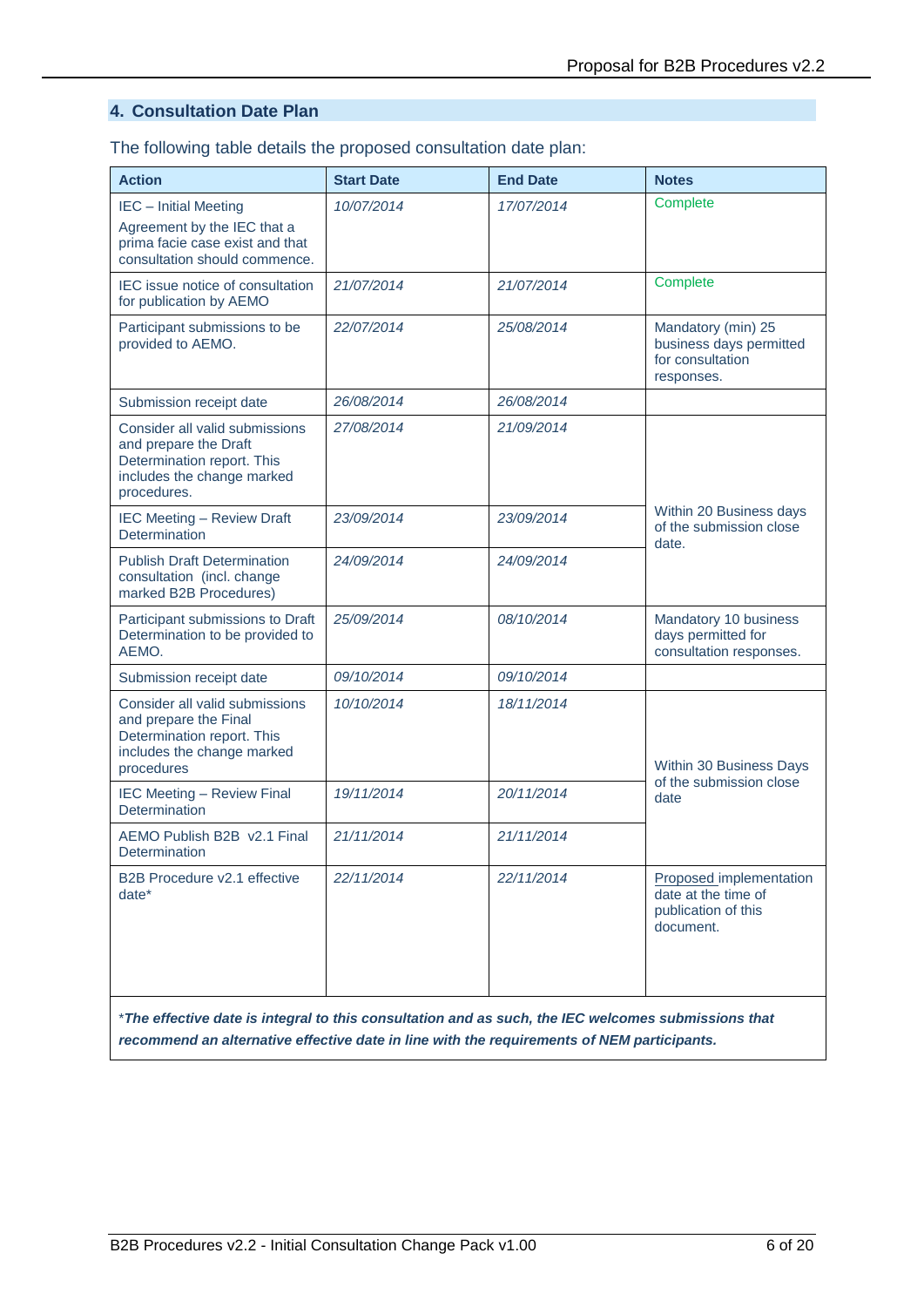#### **5. B2B Proposal**

The proposed changes directly impact the B2B Procedure Meter Data Process and Customer and Site Details Notification Process and have been developed as a result of a request from industry and are documented in Section 3 and defined further in Section [9](#page-10-0) of this document.

#### **5.1 B2B Principles**

The IEC considers that the B2B Proposal supports each of the B2B Principles as follows:

| <b>B2B Principle</b>                                                                                                                                                               | <b>Justification</b>                                                                                                                                                                         |
|------------------------------------------------------------------------------------------------------------------------------------------------------------------------------------|----------------------------------------------------------------------------------------------------------------------------------------------------------------------------------------------|
| <b>B2B Procedures should provide a uniform</b><br>approach to B2B Communications in<br>participating jurisdictions in which there are<br>no franchise customers.                   | The proposed B2B Procedures support a<br>uniform approach to B2B<br>Communications in participating<br>jurisdictions.                                                                        |
| <b>B2B Procedures should detail operational</b><br>and procedural matters and technical<br>requirements that result in efficient,<br>effective and reliable B2B<br>Communications. | The proposed B2B Procedures improve<br>the communications process between<br>participants.                                                                                                   |
| <b>B2B Procedures should avoid</b><br>unreasonable discrimination between<br><b>Local Retailers, Market Customers and</b><br><b>Distribution Network Service Providers.</b>        | The proposed B2B Procedures do not<br>introduce changes that would<br>discriminate between Local Retailers,<br><b>Market Customers and Distribution</b><br><b>Network Service Providers.</b> |
| <b>B2B Procedures should protect the</b><br>confidentiality of commercially sensitive<br>information.                                                                              | The proposed B2B Procedures do not<br>introduce changes that would<br>compromise the confidentiality of<br>commercially sensitive information.                                               |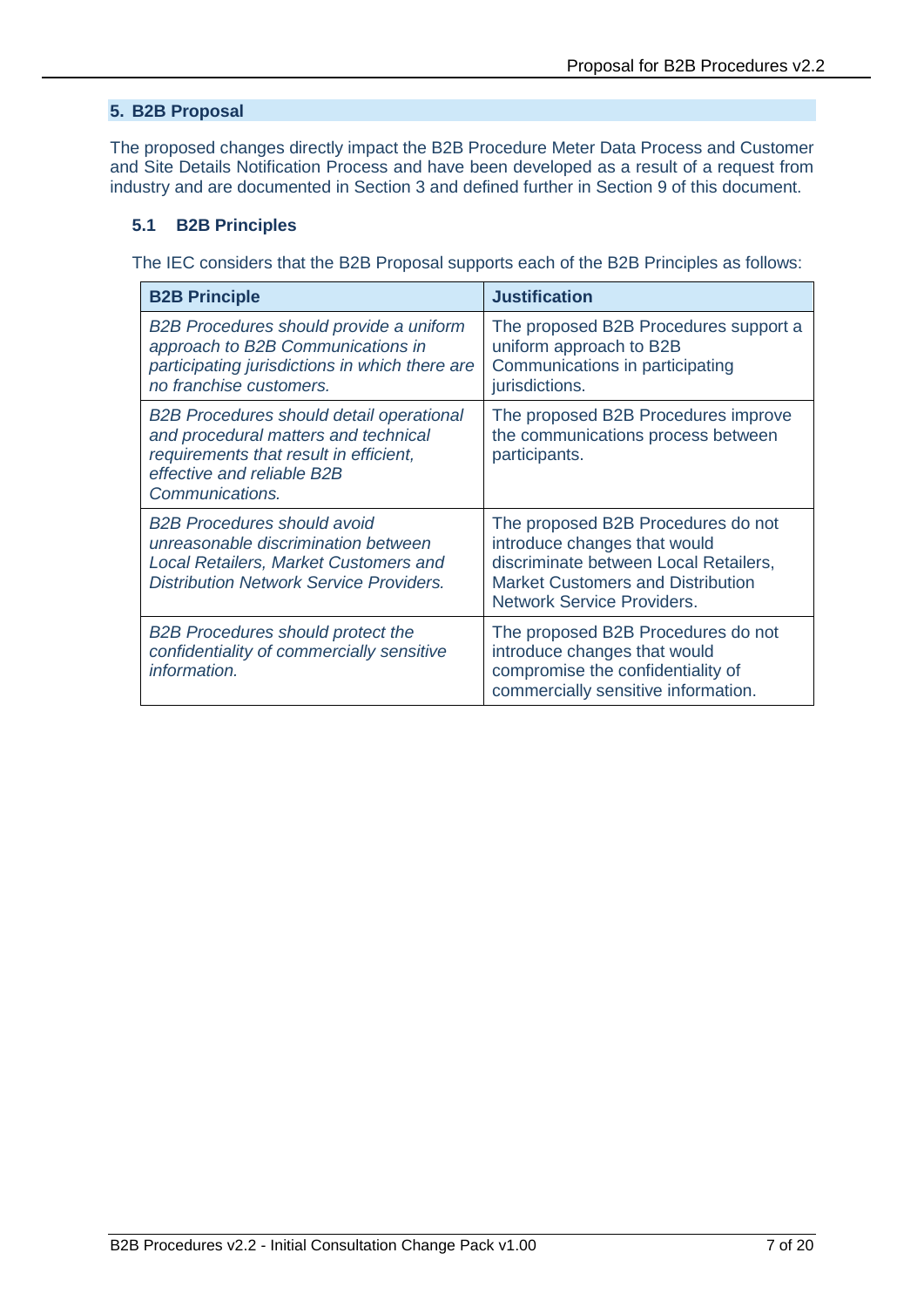#### **6. Impact Statement**

This impact statement sets out an overview of the likely impacts, including benefits and costs, of the proposed amendments to the B2B Procedures on AEMO, Local Retailers, Market Customers, Metering Providers and Distribution Network Service Providers (DNSP).

#### **6.1 B2B Objective**

The IEC, on recommendation from the BMRG, has determined that the B2B Objective has been achieved for this B2B Proposal as described below.

*B2B Objective: The benefits from B2B Communications to Local Retailers, Market Customers and Distribution Network Service Providers as a whole should outweigh the detriments to Local Retailers, Market Customers and Distribution Network Service Providers as a whole.*

#### **6.1.1 Benefits**

The B2B Proposal supports the B2B Objective in the following ways:

- Reduced operational costs for both Retailers and Service Providers by clarifying the timings surrounding when a PMD should be raised whilst ensuring that no changes impact the ability for participants to raise the necessary data requests in the market
- Consistent understanding of the correct timings for initiation and completion which will result in a reduction in inappropriately timed requests from retailers and meter data providers resulting in operational efficiencies for the meter data provider, allowing these organisations to respond more productively to meter data requests.

#### **6.1.2 Detriments**

No technical implementation is required for the amended Procedural requirements.

The existing B2B Procedure Technical Delivery Specifications, B2B Procedure Technical Guidelines will also be updated (where applicable) to align with the amended Procedural requirements.

#### **6.2 Current Production Systems**

The BMRG has advised that although changes are unlikely, they may be required for production systems of Local Retailers, Market Customers and DNSPs as a result of commencement of B2B Procedures Version 2.2. As a result, the effective date is integral to this consultation and as such, the IEC welcomes submissions that recommend an alternative effective date in line with the requirements of NEM participants.

#### **6.3 MSATS Procedures**

AEMO has advised that there is no assessed impact to the Market Settlements and Transfers Solution (MSATS) Procedures as a result of this B2B Proposal.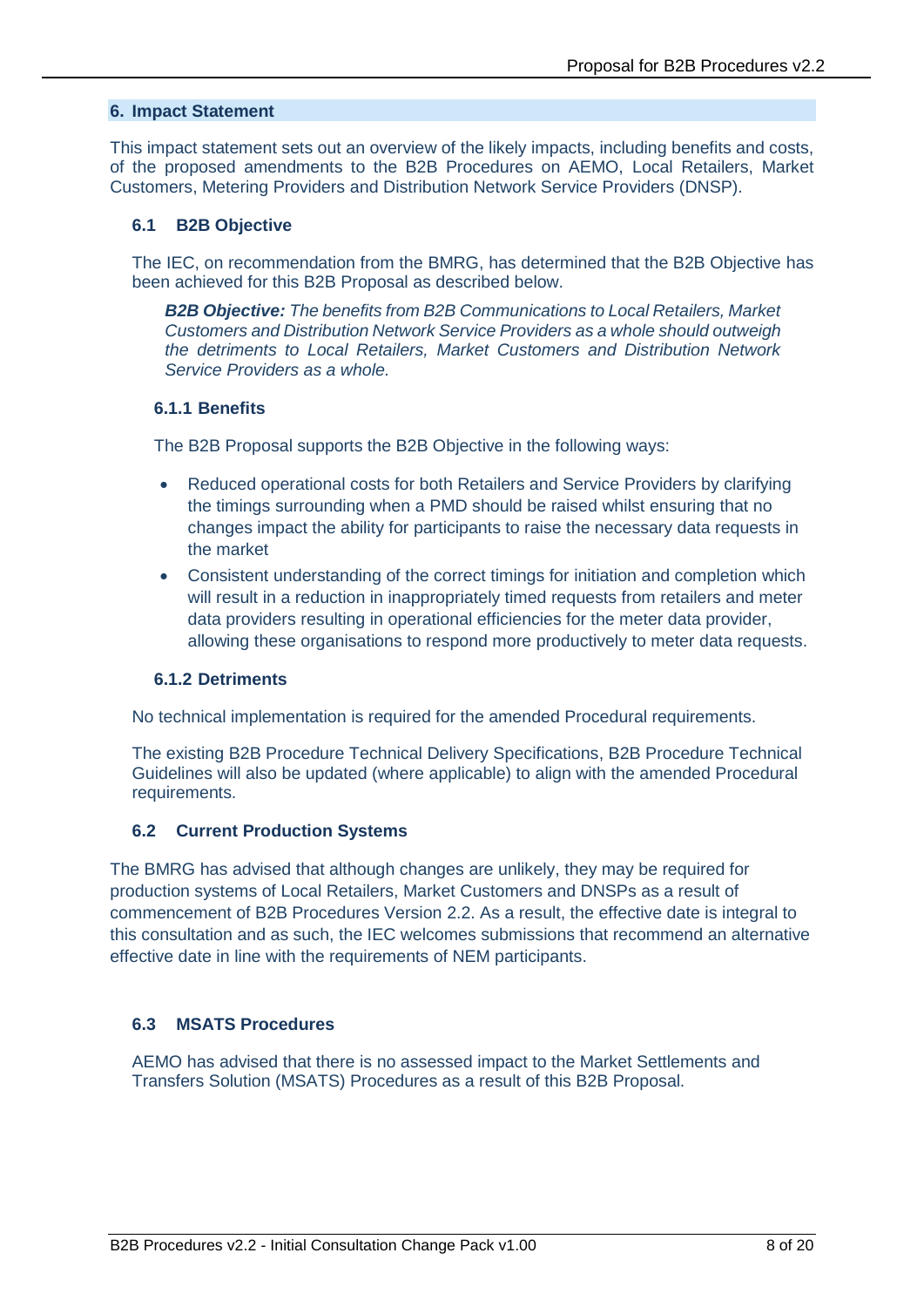#### **7. Cost Benefit Statement**

Although significant benefits have been identified to the industry through this change, no tangible cost benefits have been calculated based on the improvements put forward.

It is expected that from an operational perspective, the expected clarity of timing will result in less manual intervention and rejection of PMD requests as well as allowing MDPs to deliver data requests more quickly than before.

The end benefit will ensure that retailers are able to obtain billable meter data in a faster period of time, enabling the timely and accurate billing of end consumers.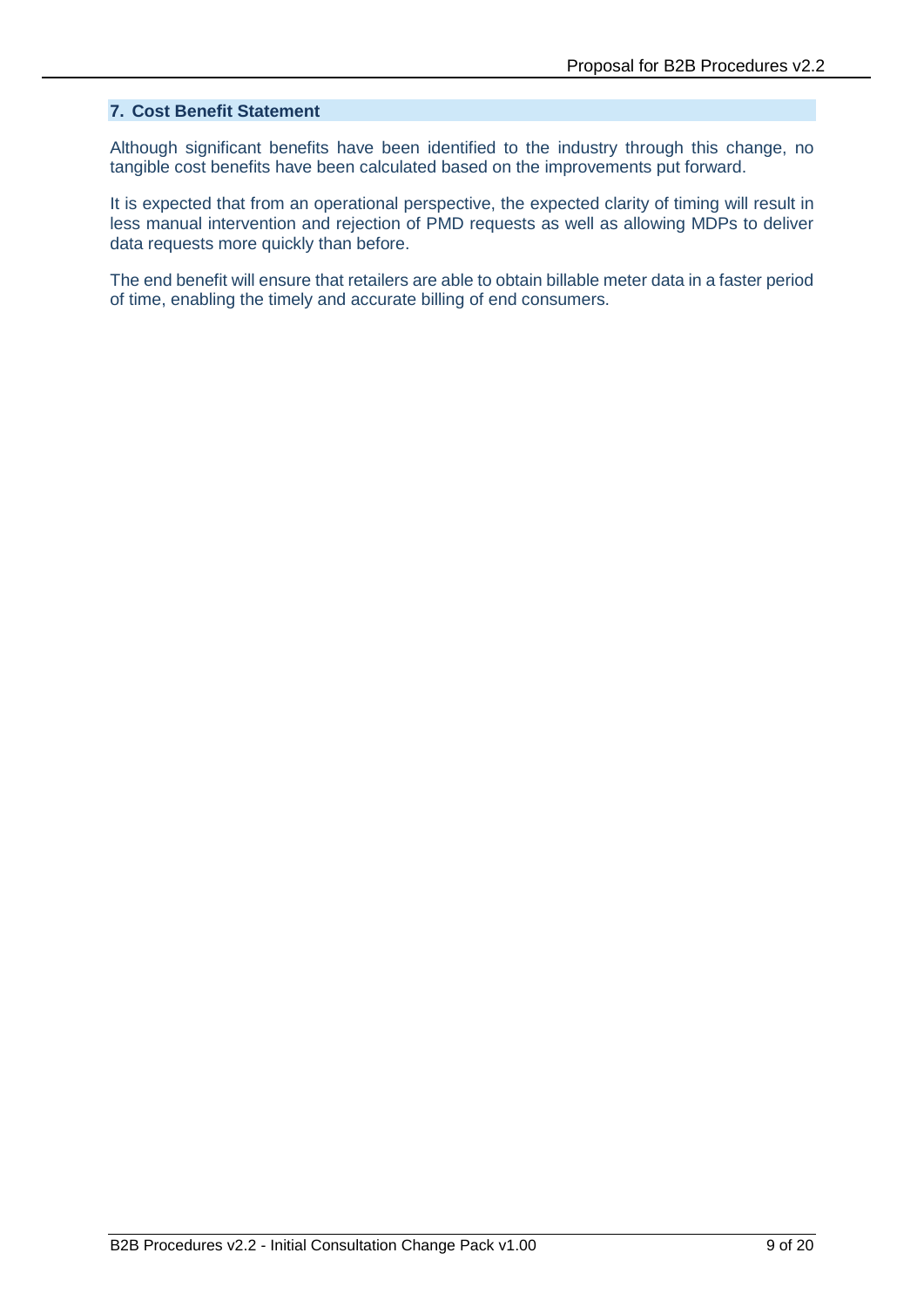#### **8. Submissions**

The IEC invite written submissions on the B2B Procedures v2.2 Consultation.

Consulted parties are requested to identify any information in their submission that is considered to be confidential. The IEC require the consulted party to provide reasons as to why information is regarded as confidential.

#### **8.1 Sending Submissions**

Submissions are requested in electronic format using the 'Participant Response Pack Template' published on the AEMO website, as all submissions will be published on the AEMO website.

Submissions must be forwarded to the IEC, C/O AEMO by 5:00pm on 26 August 2014.

Please email submissions, using the template, via Email to: [enhancements@aemo.com.au](mailto:enhancements@aemo.com.au)

Alternatively, you may post submissions to: Retail Development & Change Implementation C/O- AEMO GPO Box 2008S, Melbourne VIC 3001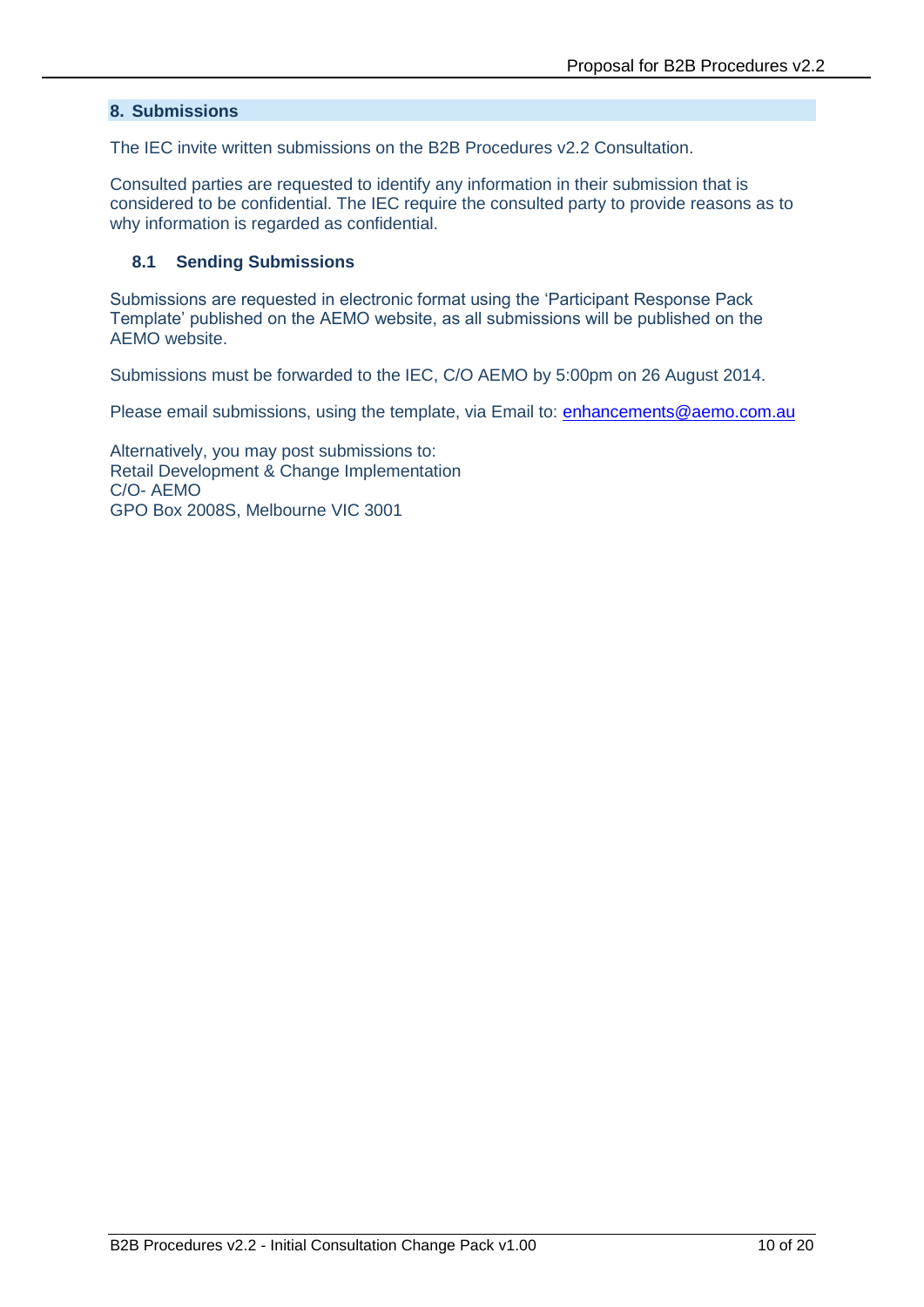#### **9. Proposed Changes**

This section lists the changes proposed to the B2B Procedures: Version 2.1.

Proposed changes have been categorised as Procedure changes as follows;

- Table 9.1 covers the proposed changes to the B2B Procedure Customer and Site Details Notification Process.
- Table 9.2 covers the proposed changes to the B2B Procedure Service Order Process.
- Table 9.3 covers the proposed changes to the B2B Meter Data Process.
- Table 9.4 covers the proposed changes to the B2B Procedure One Way Notification Process.
- Table 9.5 covers the proposed changes to the B2B Procedure Technical Guideline for B2B Procedures.
- Table 9.6 covers the proposed changes to the B2B Procedure Technical Delivery Specification.

<span id="page-10-0"></span>**NOTE:** All proposed additions to the B2B Procedures are highlighted in red colour text. All proposed deletions from the B2B Procedures are highlighted in red strike through text. Example: Reference.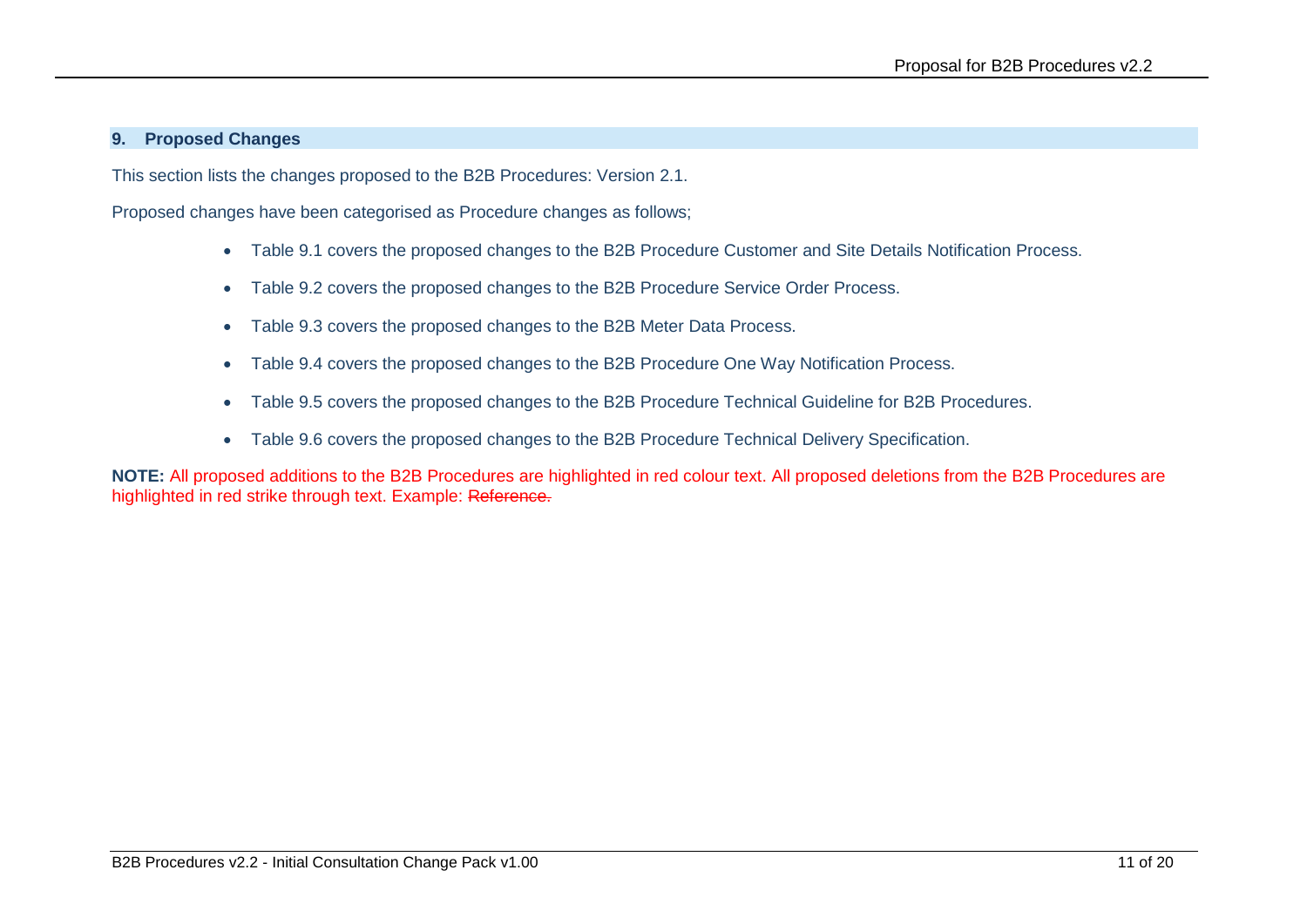## **9.1 Proposed changes to the B2B Procedure Customer and Site Details Notification Process**

| <b>Item</b> | ID  | <b>Description</b>                                                                                                                                                                                                                                                                                                                 |
|-------------|-----|------------------------------------------------------------------------------------------------------------------------------------------------------------------------------------------------------------------------------------------------------------------------------------------------------------------------------------|
| 9.1.1       | 001 | 3.2.4 Timing Requirement for Sending CustomerDetailsRequests<br>a. In relation to a customer transfer, the DNSP must not send a<br>CustomerDetailsRequest for a NMI before the Close of Business of the<br>fifth business day following. receipt of the completion notification of the<br><b>CATS Change Retailer transaction.</b> |
| 9.1.2       | 001 | Update the version number from 2.1 to 2.2 in the document history.<br>$\bullet$<br>The proposed effective date is 22 November 2014<br>$\bullet$                                                                                                                                                                                    |
|             |     | The effective date is integral to this consultation and as such, the IEC welcomes submissions that recommend an<br>alternative effective date in line with the requirements of NEM participants.                                                                                                                                   |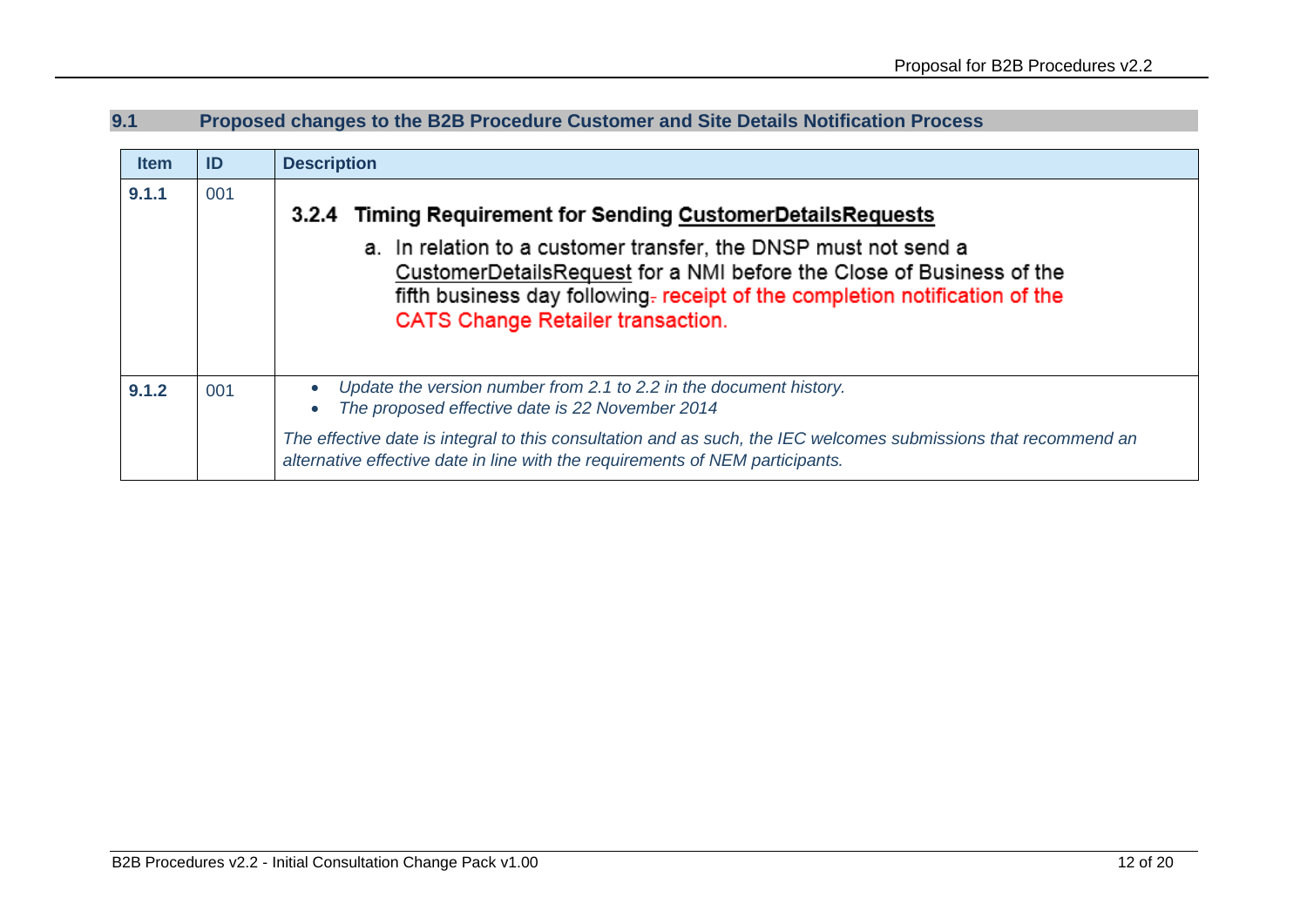## **9.2 Proposed changes to the B2B Procedure Service Order Process**

| <b>Item</b> |     | <b>Description</b>                                                                                                                                                                                                                      |
|-------------|-----|-----------------------------------------------------------------------------------------------------------------------------------------------------------------------------------------------------------------------------------------|
| 9.2.1       | 721 | Update the version number from 2.1 to 2.2 in the document history<br>The proposed effective date is 22 November 2014<br>The effective date is integral to this consultation and as such, the IEC welcomes submissions that recommend an |
|             |     | alternative effective date in line with the requirements of NEM participants.                                                                                                                                                           |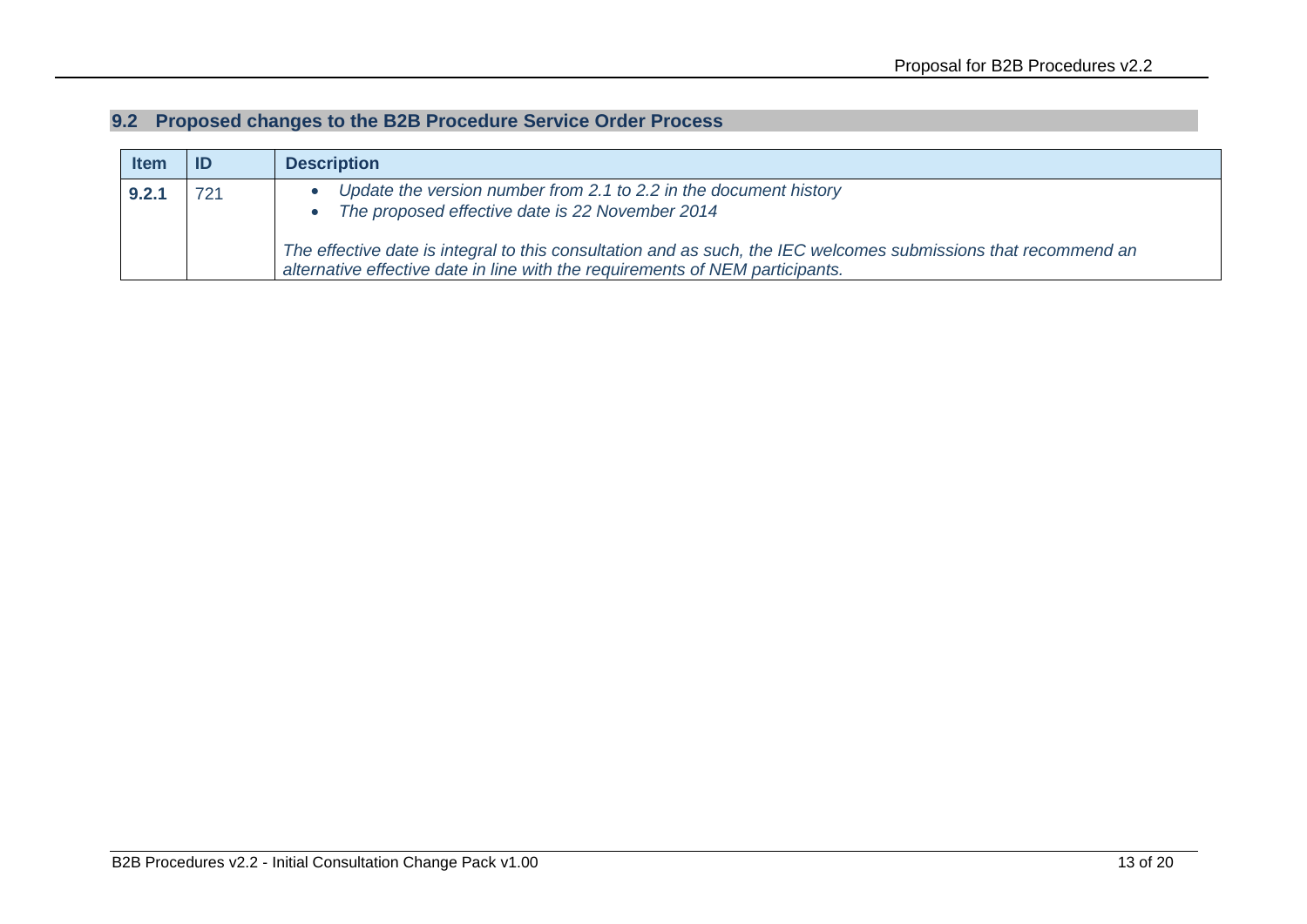## **9.3 Proposed changes to the B2B Procedure Meter Data Process**

| <b>Item</b> | ID  | <b>Description</b>                                                                                                                                                                                                                    |
|-------------|-----|---------------------------------------------------------------------------------------------------------------------------------------------------------------------------------------------------------------------------------------|
| 9.3.1       | 721 | Update the version number from 2.1 to 2.2 in the document history.                                                                                                                                                                    |
| 9.3.2       | 721 | The proposed effective date is 22 November 2014                                                                                                                                                                                       |
| 9.3.3       | 721 |                                                                                                                                                                                                                                       |
|             |     | <b>Provide Meter Data Process</b><br>$2.5\,$                                                                                                                                                                                          |
|             |     | lf:<br>a.                                                                                                                                                                                                                             |
|             |     | a Participant reasonably believes that they have not received requires MDFF Data<br>for a NMI from an MDP; to which it is entitled in accordance with the Rules, then the<br>Participant may commence the Provide Meter Data Process. |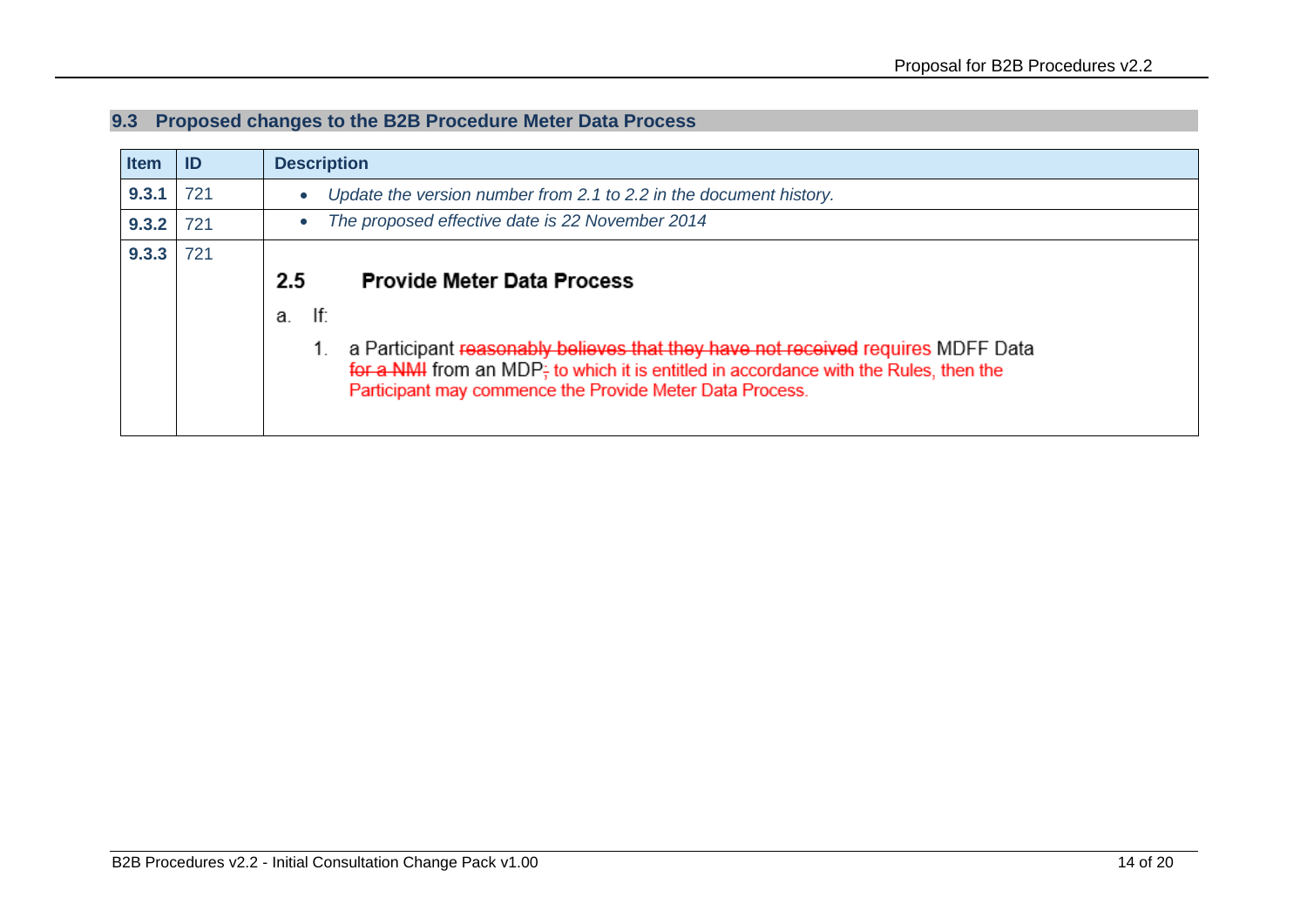| 9.3.4 | 721 | 3.2.3<br>Timing Requirement for sending a MeterDataNotification for a<br>ProvideMeterDataRequest.                                                                                                                                                      |
|-------|-----|--------------------------------------------------------------------------------------------------------------------------------------------------------------------------------------------------------------------------------------------------------|
|       |     | Where a MDP is required to send a MeterDataNotification in response to a<br>ProvideMeterDataRequest, the MDP must send the MeterDataNotification within one<br>business day of receiving the ProvideMeterDataRequest.                                  |
|       |     | a. A Participant must not issue a ProvideMeterDataRequest relating to a scheduled reading<br>event prior to the completion of:                                                                                                                         |
|       |     | a. Four Business Days following the read event for type 1, 2, 3 and 4 Metering<br>Installations;                                                                                                                                                       |
|       |     | b. Six Business Days following the published Next Scheduled Read Date for type<br>5 and 6 Metering Installations; and                                                                                                                                  |
|       |     | c. The seventh Business Day of the calendar month for the previous month's<br>MDFF Data, for type 7 Metering Installations.                                                                                                                            |
|       |     | b. A Participant must not issue a ProvideMeterDataRequest, relating to a<br>ServiceOrderRequest, for type 5 and 6 Metering Installations prior to the completion of<br>four Business Days following the receipt of the completed ServiceOrderResponse. |
|       |     | Where a MDP is required to send a MeterDataNotification in response to a<br>ProvideMeterDataRequest, the MDP must send the MeterDataNotification within one<br>Business Day of receiving the ProvideMeterDataRequest.                                  |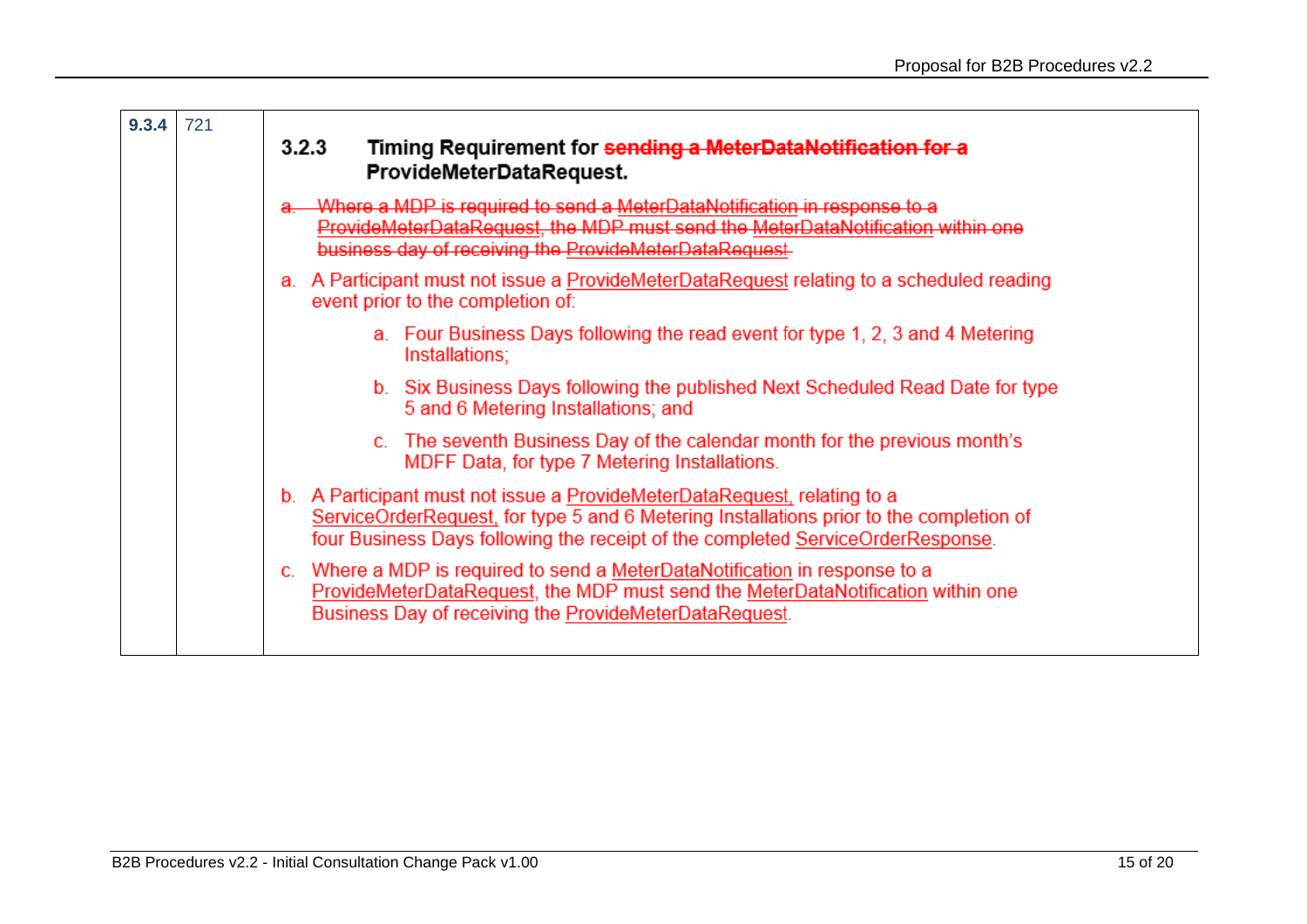| 9.3.5 | 721 |                                                                                                                                                                                                                                       |
|-------|-----|---------------------------------------------------------------------------------------------------------------------------------------------------------------------------------------------------------------------------------------|
|       |     | Timing Requirement for sending a MeterDataNotification for a<br>3.2.4<br><b>VerifyMeterDataRequest</b>                                                                                                                                |
|       |     | Where a MDP is required to send a MeterDataNotification in response to a<br>а.<br>VerifyMeterDataRequest, the MDP must send the MeterDataNotification within five<br><b>B</b> business Ddays of receiving the VerifyMeterDataRequest. |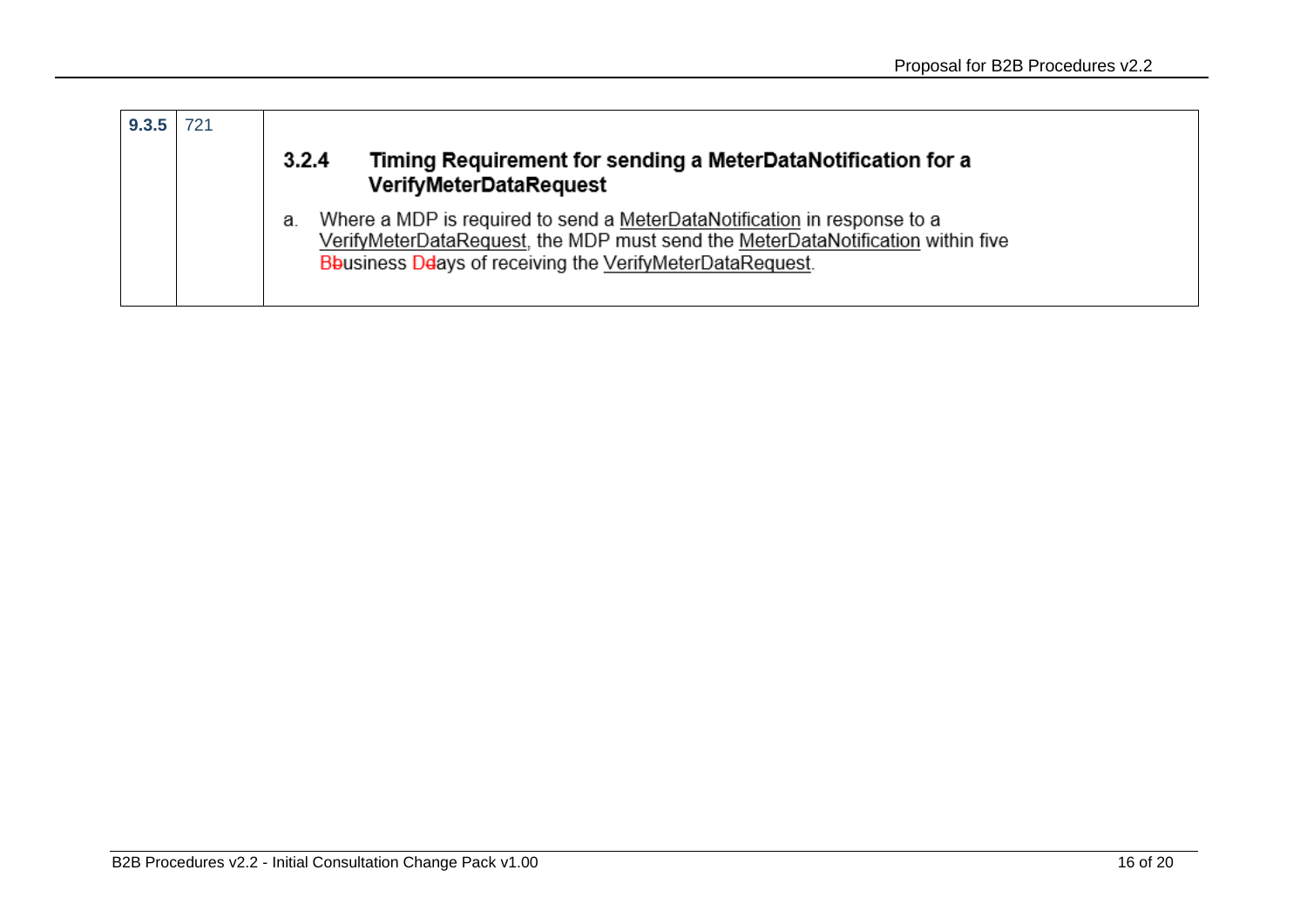| 9.4 Proposed changes to the B2B Procedure One Way Notification Process |  |  |
|------------------------------------------------------------------------|--|--|
|                                                                        |  |  |

| <b>I</b> tem | ID  | <b>Description</b>                                                                                                                                                                               |
|--------------|-----|--------------------------------------------------------------------------------------------------------------------------------------------------------------------------------------------------|
| 9.4.1        | 721 | Update the version number from 2.1 to 2.2 in the document history.                                                                                                                               |
|              |     | The proposed effective date is 22 November 2014                                                                                                                                                  |
|              |     | The effective date is integral to this consultation and as such, the IEC welcomes submissions that recommend an<br>alternative effective date in line with the requirements of NEM participants. |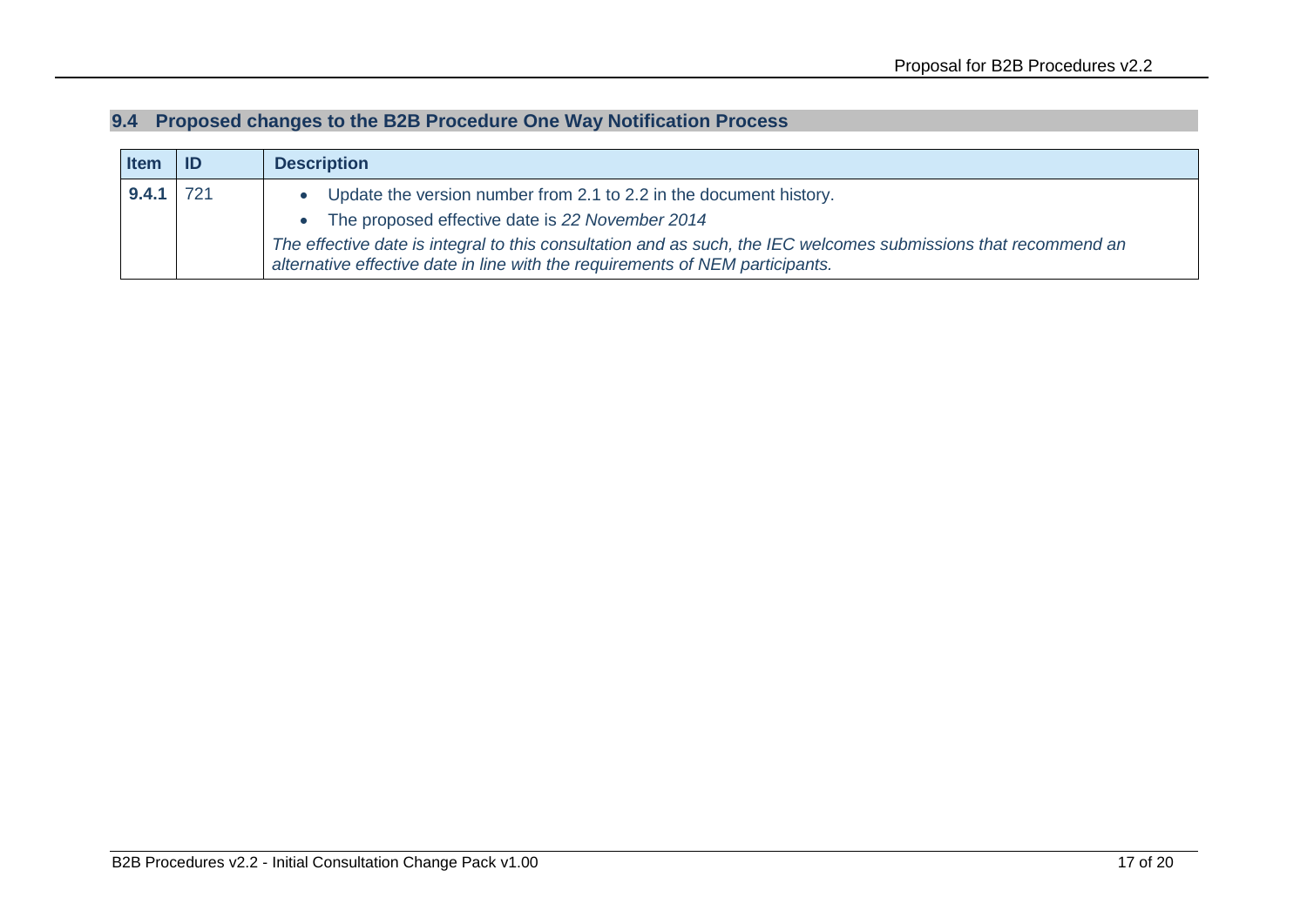| <b>I</b> tem | ID  | <b>Description</b>                                                                                                                                                                               |
|--------------|-----|--------------------------------------------------------------------------------------------------------------------------------------------------------------------------------------------------|
| 9.5.1        | 721 | Update the version number from 2.1 to 2.2 in the document history                                                                                                                                |
|              |     | The proposed effective date is 22 November 2014                                                                                                                                                  |
|              |     | The effective date is integral to this consultation and as such, the IEC welcomes submissions that recommend an<br>alternative effective date in line with the requirements of NEM participants. |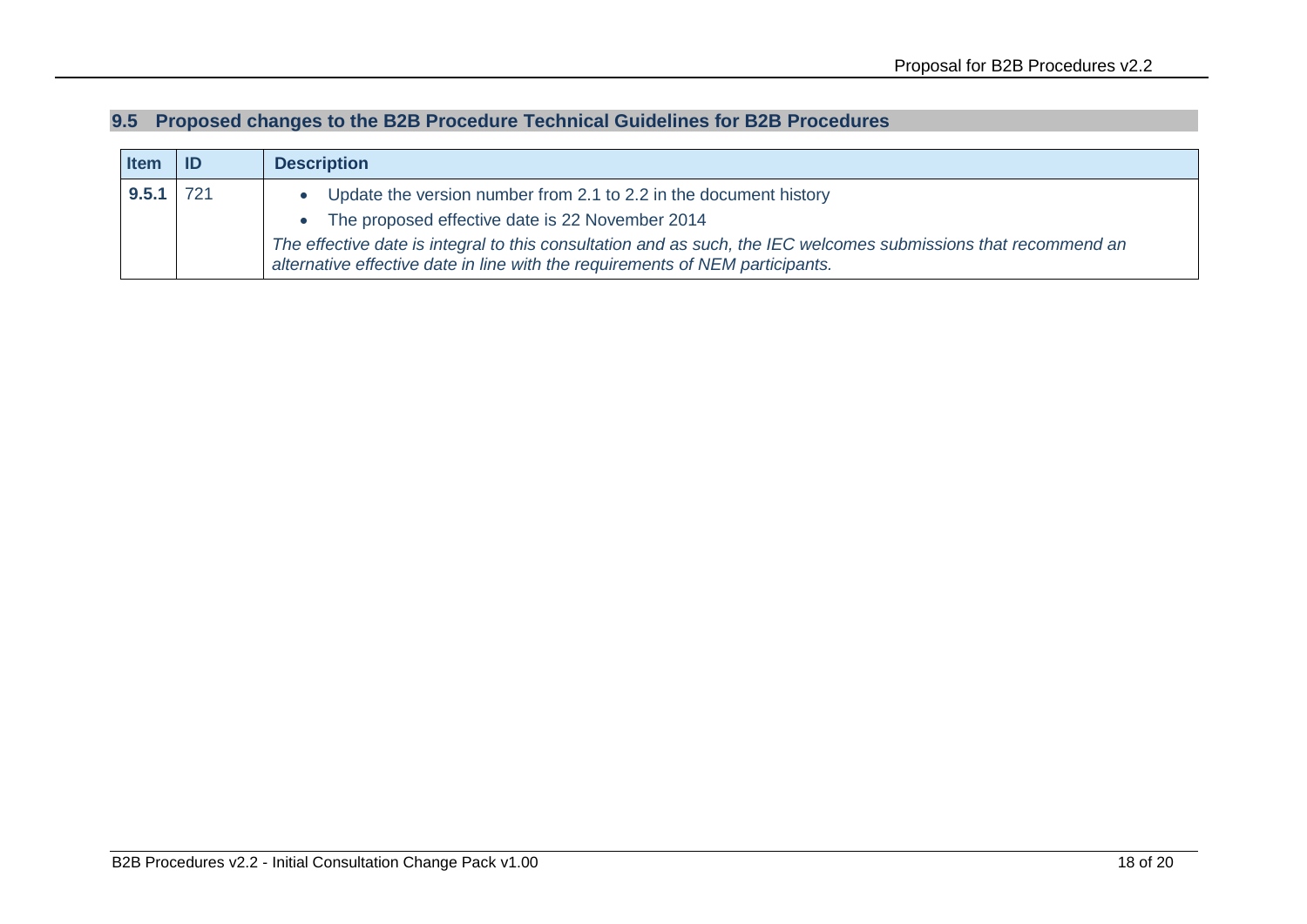|  |  | 9.6 Proposed changes to the B2B Procedure Technical Delivery Specification |  |  |
|--|--|----------------------------------------------------------------------------|--|--|
|--|--|----------------------------------------------------------------------------|--|--|

| <b>Item</b> |     | <b>Description</b>                                                                                                                                                                               |
|-------------|-----|--------------------------------------------------------------------------------------------------------------------------------------------------------------------------------------------------|
| 9.6.3       | 721 | Update the version number from 2.1 to 2.2 in the document history.                                                                                                                               |
|             |     | The proposed effective date is 22 November 2014                                                                                                                                                  |
|             |     | The effective date is integral to this consultation and as such, the IEC welcomes submissions that recommend an<br>alternative effective date in line with the requirements of NEM participants. |